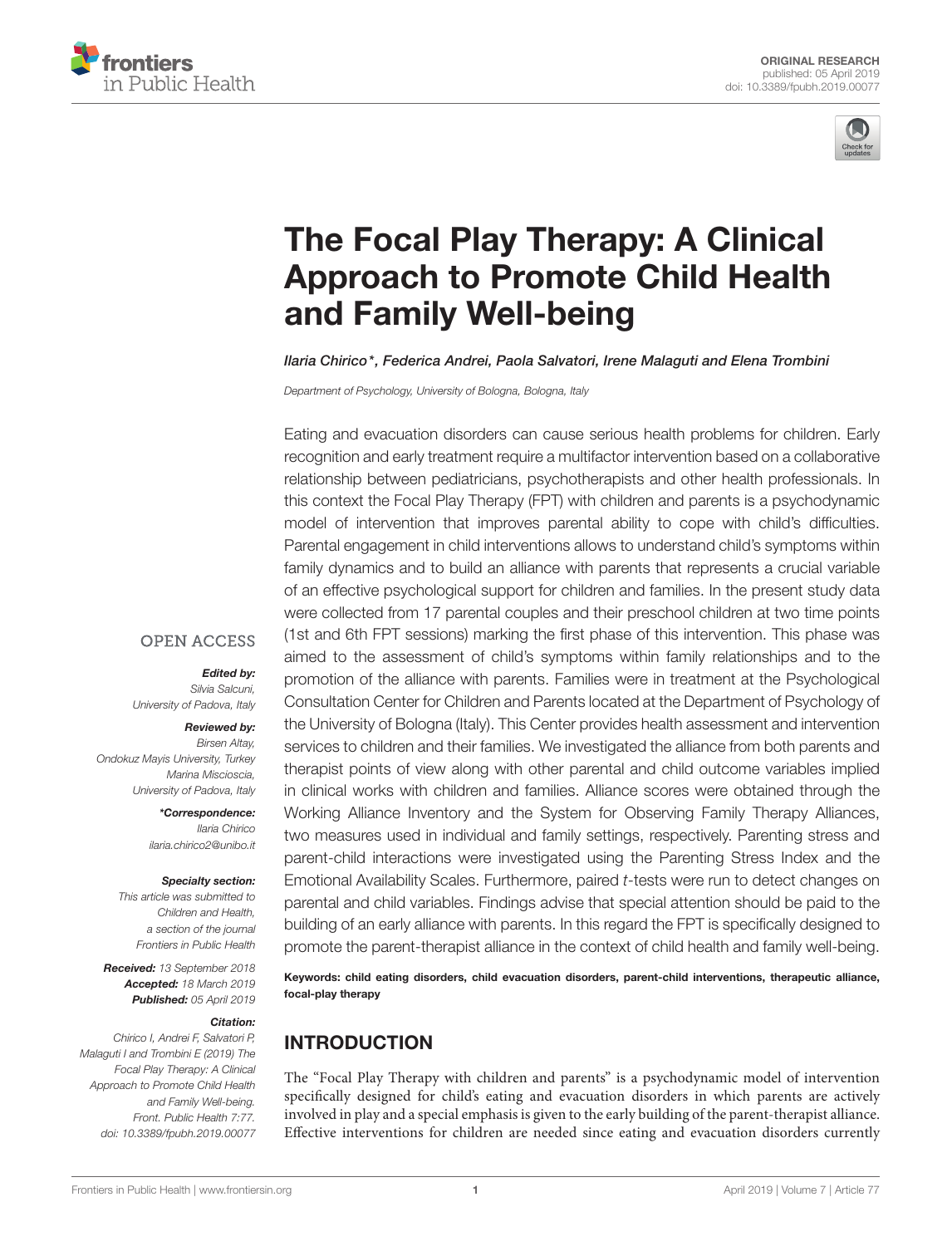represent one of the most frequent reasons of referral to pediatric and infant mental health clinics [\(1,](#page-7-0) [2\)](#page-7-1). Common eating disturbances in children are: lower intakes of food than expected for their age, lack of appetite/food-searching behaviors, difficulty with fluids or with foodstuffs, and reluctance or refusal to eat [\(2,](#page-7-1) [3\)](#page-7-2). Child eating maladaptive behaviors also include: child's regulation difficulties during feedings, eating only in fixed conditions, and/or being an extremely picky eater [\(4\)](#page-7-3). Prevalence rates in Western countries range from 25 to 40% of infants referred for under-eating problems [\(3,](#page-7-2) [5\)](#page-7-4).

Evacuation disorders consist of constipation, encopresis and soiling and they usually arise in the period of toilet training. Constipation is characterized by low frequency bowel movements leading to encopresis and/or soiling, unusually large amounts of stool, restrictive posturing, and frequently painful voiding [\(6](#page-7-5)[–9\)](#page-7-6). The world-wide prevalence of child constipation ranges from 0.7 to 29.6% [\(10\)](#page-7-7), while encopresis has a reported prevalence of 1.5–9.8% in children [\(11\)](#page-7-8). Without early treatments eating and evacuation disorders tend to persist into adulthood with serious physical damage and medical problems [\(12,](#page-7-9) [13\)](#page-7-10).

Child's eating and evacuation disorders put into question the quality of the parent–child relationship. Preschool children usually strive to establish a direct and autonomous relationship with food and corporal contents [\(14–](#page-7-11)[18\)](#page-7-12). If parents do not facilitate the child's acquisition of autonomy, parent-child relationship problems may occur and they are usually expressed through difficulties concerning eating and evacuation behaviors in children. In these clinical populations, parents who find it difficult to adapt themselves to the child's emerging needs can experience high levels of stress and of psychological impairment. They often have feelings of self-blame and worries about the child's future, isolation, and lack of pleasure activities thus compromising their ability to act constructively in child treatment [\(19–](#page-7-13)[22\)](#page-7-14).

Nowadays most child-focused interventions involve parents who are responsible for several aspects of the therapeutic process. In this context, clinicians have to build a relationship with parents based on a mutual understanding of the child's problems and on their collaboration/agreement about goals and tasks of child therapy [\(23](#page-7-15)[–25\)](#page-7-16). These aspects refer to the therapeutic alliance with parents that is a crucial component of a successful child assessment and intervention process [\(26,](#page-7-17) [27\)](#page-7-18). A high parenttherapist alliance correlates with low drop-out rates, a decreased youth symptomatology, and improved parenting practices and family functioning [\(28](#page-7-19)[–30\)](#page-7-20).

Theoretical (problem type, child age, parent sex) and methodological (alliance and outcome reported by the same informant, source and timing of alliance, and outcome assessment) factors may influence the parent-therapist alliance and therapeutic outcome association. As reported by a recent review [\(31\)](#page-7-21), this association was stronger when the alliance was measured later in treatment and studies evaluated treatment engagement instead of clinical outcomes. Moreover, as expected, weaker correlations were found when the alliance and outcome measures were reported by different informants. For what concerns the remaining factors (problem type, child age, parent sex, source of alliance measurement, timing of outcome measurement), contradictory findings underline the need for future research to understand the specific conditions in which the parent-therapist alliance can predict clinical outcomes and treatment engagement.

Current studies on alliance mainly involve schoolchildren and, simultaneously, their parents attending separate therapy sessions. To our knowledge there is a paucity of data about the assessment of the parent-therapist alliance in the context of preschool psychological treatments involving young children and their families. This gap needs to be filled by new research on different types of child and family treatments.

## The Focal Play Therapy

The "Focal Play Therapy with children and parents" [FPT-CP; [\(14,](#page-7-11) [16,](#page-7-22) [17,](#page-7-23) [32](#page-7-24)[–34\)](#page-7-25)] consists of weekly alternate play sessions with the child and his/her parents together, and sessions with parents only. As already mentioned, preschool children put effort in establishing a direct and autonomous relationship with food and corporal contents [\(14](#page-7-11)[–18\)](#page-7-12). When the child's motivation to "do by himself" is coherent with the feeling of being "I" but also part of the family/"We," the child feels his needs as coherent with parental behaviors and expectations. Otherwise, when parents interfere with the child's acquisition of autonomy, children often express a psychosomatic protest aimed to gain or regain their lost autonomy.

The FPT-CP consists of the therapist's proposal to the child of a temporal sequence during which the main character is a plasticine puppet guided by the therapist. This puppet performs the human basic physiological functions (eating, evacuation, and sleeping) that play a crucial role in the preschool period. The therapist gives voice to the puppet and let it talk about and ask for foods that are prepared with the same materials (plasticine). The puppet seems to appreciate food and, after eating, it expresses the need to urinate and defecate in a potty or toilet bowl built with plasticine. Usually, this sequence is followed by exclamations of relief and comfort.

After this preparatory phase, the therapist allows the child to express through play his psychological contents, desires, fears and internal conflicts and to start managing autonomously the relationship with both food and corporal contents. The FPT-CP main objectives are: re-establishing the natural valence of food and corporal contents and allowing child's direct contact with them through the food selection and preparation, the decision of eating, followed by the need to evacuate and the desire to do it in an appropriate place for family.

During play sessions parents can show two opposite attitudes. On the one hand, they can follow child's creativity in play thus showing patience, collaboration, support and enthusiasm. On the other hand, as for child's eating and evacuation disorders, parents interfere with child's desire of autonomy through impositions, irrelevant or distracting interventions, lack of interest and selfexclusion. In these cases, the clinical work aims to help parents to change their intrusive behaviors toward the child into more adaptive ones. In this regard, clinical evidence has shown that the FPT-CP allows to re-evaluate parental abilities to cope with child's difficulties, to reduce parenting stress and to restore family harmony and well-being [\(17,](#page-7-23) [32,](#page-7-24) [34\)](#page-7-25).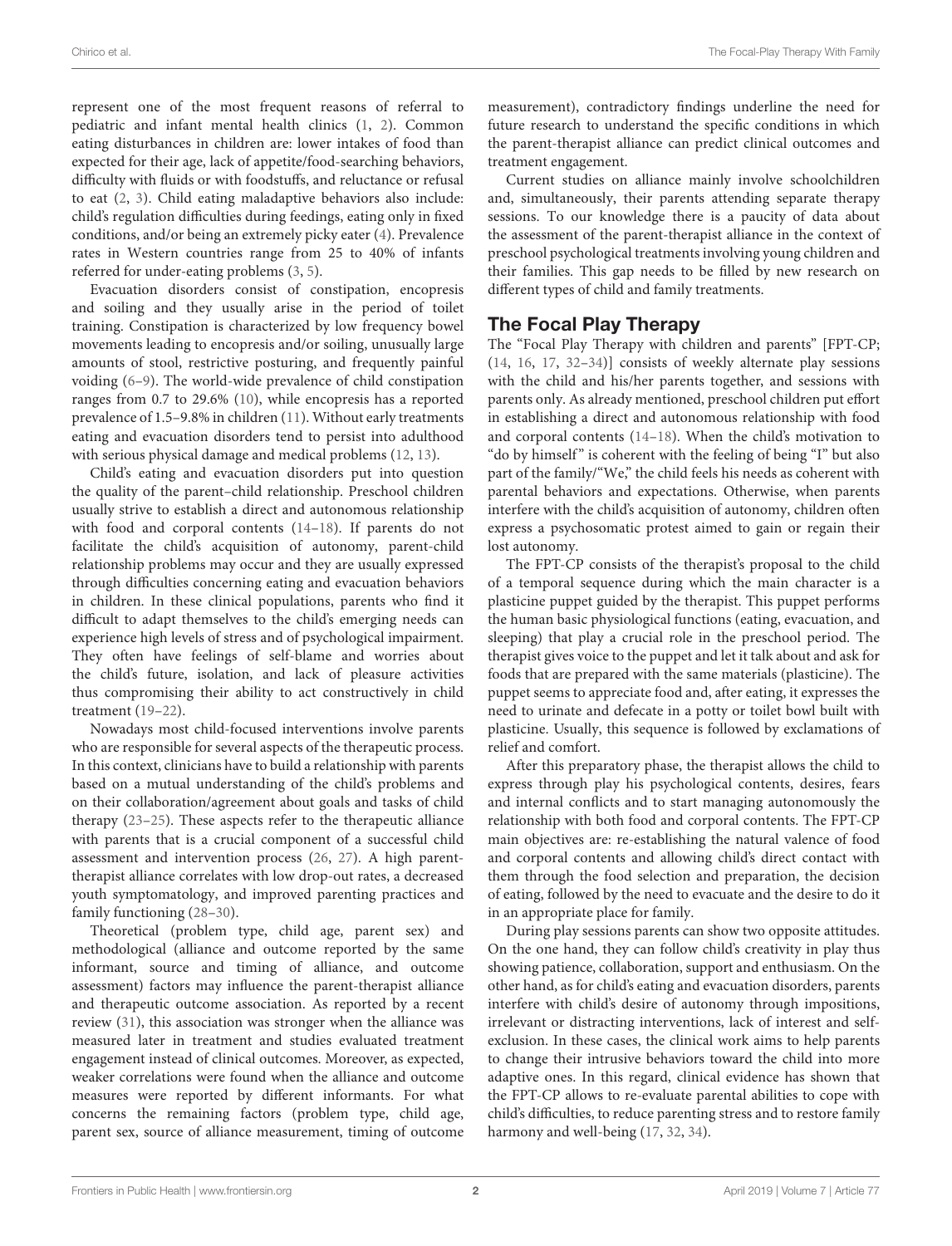Specifically, the FPT-CP first phase (6 sessions) is aimed to understand the child's symptoms within family dynamics and to promote and maintain a strong parent-therapist alliance as strictly associated to child outcomes. Usually, at the end of this phase, once the therapist has established a positive relationship with the child and his/her parents, the therapist comes to an agreement with both of them about the opportunity to move forward with the therapeutic process in order to obtain a remission of child symptoms. Modalities can be slightly different according to each clinical situation and child/family needs although the FPT-CP structure tends to be the same (i.e., alternate play sessions with the child and his/her parents together and sessions with parents only).

## The Present Study

As previously described, the FPT-CP was specifically designed for children's eating and evacuation disorders and a special emphasis is given to the early building of the parent-therapist alliance as a pre-condition for a successful intervention. To our knowledge, there are only very few data available on the assessment of the parent-therapist alliance in the context of preschool psychological treatments involving young children and their families. This gap needs to be filled by new research on different types of treatment to better inform practice and to improve quality of care for children and their families.

In light of the above-discussed issues, the present study aims to address the quality of the parent-therapist alliance during the first phase (i.e., from session one to session six) of the FPT-CP by means of a multi-method approach. Data were triangulated, namely, therapeutic alliance was investigated from both parents' and therapist's perspectives, and collected longitudinally. Furthermore, in order to assess for congruity, differences in alliance scores among mothers, fathers and therapists were investigated. The present study investigates also the effects of the first FPT-CP phase in terms of reducing parental levels of stress and improving the quality of adultchild relationships.

We hypothesized that: (1) a positive parent-therapist alliance would be developed and maintained throughout the first FPT-CP 6 sessions; (2) there would be a slight initial decrease in the parental levels of stress and a small increase in the quality of adult-child relationships. Regarding the second hypothesis, although triadic interactions represent a unique source of information as they integrate qualities of all family subsystems, they were not evaluated in the present study. This methodological choice was driven by specific theoretical issues concerning the FPT-CP. Indeed, it is a psychodynamic psychotherapy for the child and it does not represent a family therapy or a therapy for parents. Furthermore, because of the nature and severity of child symptoms, we did not hypothesize a high increase in the quality of adult-child relationships. Indeed, as documented in the literature [\(14,](#page-7-11) [16,](#page-7-22) [17,](#page-7-23) [32](#page-7-24)[–34\)](#page-7-25), in most clinical cases significant changes did not occur in 6 sessions and, therefore, more sessions were required.

## MATERIALS AND METHODS

## **Participants**

Families were recruited consecutively from November 2015 to June 2017 at the Psychological Consultation Center for Children and Parents located at the Department of Psychology of the University of Bologna (Italy). This Center provides health assessment and intervention services to children and their families. Parental access to the Center was voluntary.

Participants were 17 couples ( $N = 34$ ; 17 mothers and 17 fathers) and their preschool children ( $N = 17$ ; 13 boys and 4 girls) at their first access to the Center for their child's eating (e.g., food refusal and selective feeding) or evacuation (i.e., constipation and encopresis) problems. Exclusion criteria for the access to the treatment were: (a) child's organic diseases, (b) child's neurodevelopmental disorders, (c) parental past or present psychiatric disorders, (d) parent's lack of proficiency in the Italian language. No exclusion criterion was met by any of the families who took part in the study.

Families were seen by five women psychoanalytic psychotherapists with expertise in the use of the FPT-CP technique. The average patient caseload was approximately three families which were met each once a week.

# **Instruments**

#### **Demographics**

An ad-hoc questionnaire was created to collect infant information and parental socio-demographic characteristics (e.g., age, nationality, marital status, occupation, and level of education).

#### Therapeutic Alliance

Therapeutic alliance was assessed by means of two measures: the Working Alliance Inventory-Short Form [WAI-SF; [\(35,](#page-7-26) [36\)](#page-7-27)] and the System for Observing Family Therapy Alliances-Self report [SOFTA-S; [\(37,](#page-7-28) [38\)](#page-7-29)]. The WAI-SF is one of the most used and validated measures of alliance in individual psychotherapy settings. It consists of 12 items and 3 scales: Goal (e.g., "The therapist and I are working toward mutually agreed upon goals"), Task (e.g., "The therapist and I agree about the things I will need to do in therapy to help improve my situation"), and Bond (e.g., "The therapist and I trust one another"). Each item is rated on a 7-point Likert scale (1 = never, 7 = always). The score range of each subscale goes from 4 to 28, whereas the global score ranges from 12 to 84; higher scores reflect more positive ratings of alliance. The reliability and validity of the WAI-SF have been supported in a wide range of studies [\(39\)](#page-8-0). In the present research Cronbach's [\(40\)](#page-8-1) alpha total score coefficient was from good  $(=0.86)$  to excellent  $(=0.96)$ .

The System for Observing Family Therapy Alliances-Self Report [SOFTA-S; [\(37,](#page-7-28) [38\)](#page-7-29)] has been specifically designed to measure the alliance in conjoint settings where the shared sense of purpose within family is essential for positive therapeutic outcomes. It consists of 4 scales: Engagement in the Therapeutic Process (e.g., "The therapist and I work together as a team"), Emotional Connection With the Therapist (e.g., "The therapist has become an important person in my life"), Safety Within the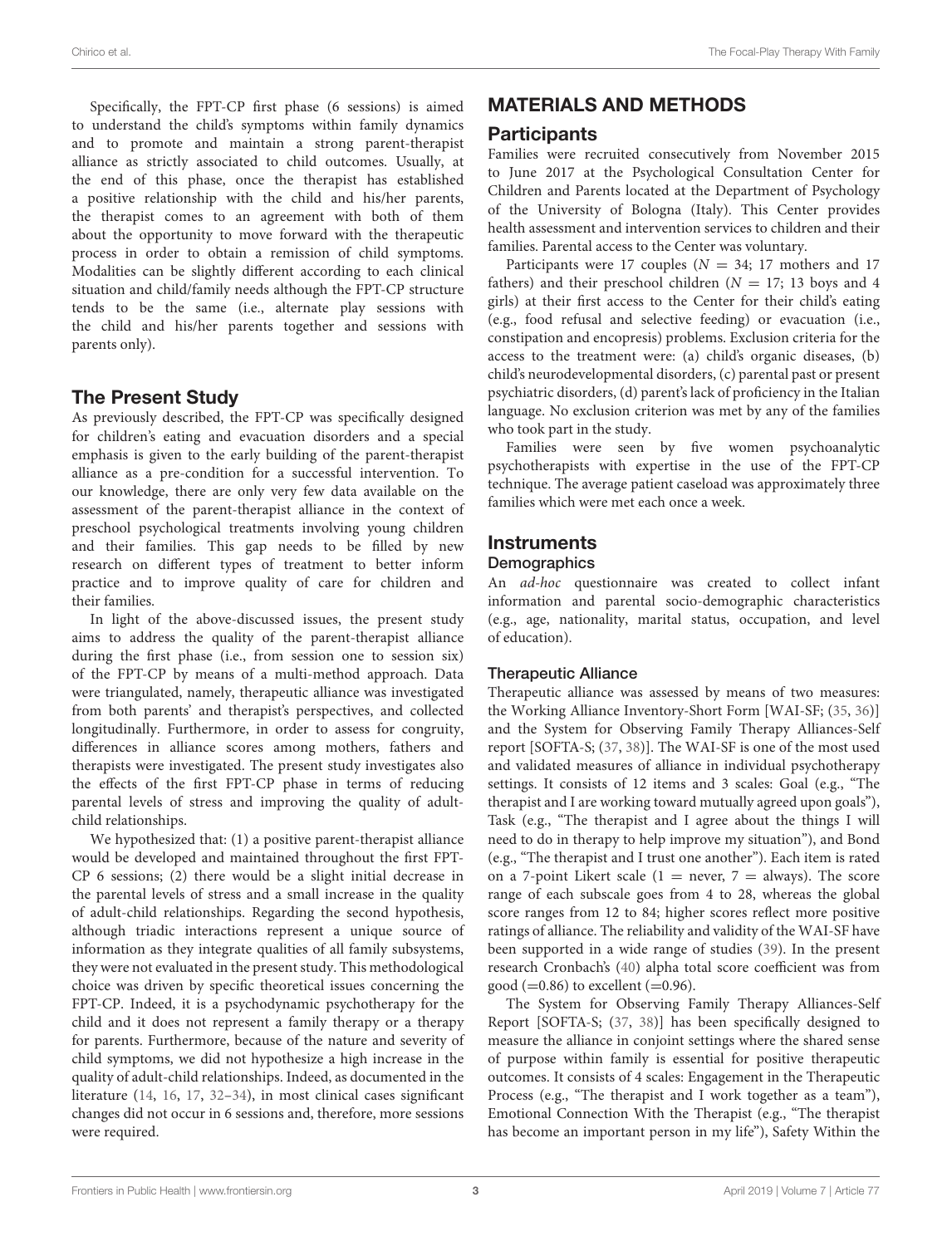Therapeutic System (e.g., "There are some topics I am afraid to discuss in therapy"), and Shared Sense of Purpose Within the Family (e.g., "Each of us in the family helps the others to get what they want out of therapy"). Clients respond to 16 items on a 5-point Likert scale ( $1 = not$  at all,  $5 = very$  much). Each subscale ranges from 4 to 20, while the global score goes from 16 to 80. Higher ratings reflect more positive alliances. In line with previous literature [\(41,](#page-8-2) [42\)](#page-8-3) in the present study alpha total score coefficient was from good  $(=0.85)$  to excellent  $(=0.92)$ .

Parenting stress. The Parenting Stress Index-Short Form [PSI-SF; [\(43,](#page-8-4) [44\)](#page-8-5)] was used to assess parenting stress. It consists of 3 scales: Parental Distress (e.g., "I feel trapped by my responsibilities as a parent"), Parent-Child Dysfunctional Interaction (e.g., "My child rarely does things for me that make me feel good"), and Difficult Child (e.g., "My child seems to cry or fuss more than most children"). Clients respond to 36 items on a 5-point Likert scale ( $1 =$  strongly disagree to  $5 =$  strongly agree). Each subscale ranges from 12 to 60, while the global score goes from 36 to 180. In the present study percentile rank classes were used as well. According to the manual [\(44\)](#page-8-5) scores between the 15th and 84th percentiles are within the normal range for stress; scores between the 85th and 89th percentiles represent a high level of stress and scores ≥90th percentile indicate clinically significant or severe parenting stress. As for the present research, alpha total score coefficient was from acceptable  $(=0.78)$  to excellent  $(=0.92)$ .

#### Parent-Child Interactions

Interactions between parents and their children were coded according to the 4th edition of the Infancy/Early Childhood Version of the Emotional Availability Scales [EAS; [\(45\)](#page-8-6)]. The construct of emotional availability (EA) refers to the parentchild dyad's capacity of a genuine emotional connection [\(45,](#page-8-6) [46\)](#page-8-7). The EAS consists of 4 adult scales (Sensitivity, Structuring, Non-Intrusiveness, and Non-Hostility) and 2 child dimensions (Responsiveness and Involvement). Each scale is composed of 7 items and provides a total score computed by summing up scores obtained at each item. Furthermore, a direct score is assigned for each dimension on a 1–7 points Likert scale. Direct scores were used in the present study as they are common for research purposes thus giving an immediate indication of the level of emotional availability displayed by the dyad [\(45,](#page-8-6) [46\)](#page-8-7). Two blind raters who were previously trained to reliability in the use of the EAS coded all videos. The degree of agreement between the two coders was measured on a random selection of 30% of the videos. Intraclass correlation coefficient between the two coders was found to be good for research purposes and ranged between 0.68 and 0.85 (mean  $= 0.79$ ). Following, the EAS dimensions are thoroughly described.

#### Adult Sensitivity

It evaluates the adult's appropriate and positive affective exchanges consisting of an adequate perception of emotions, responsiveness to the child's cues, ability to handle conflictual situations, and awareness of timing. High-end scores (6–7) represent optimal sensitivity, the mid-point ratings (4–5) refer to inconsistent/apparent sensitivity, and the lowest scores (1-2-3) represent emotional detachment.

#### Adult Structuring

It refers to the parent's ability to guide the child during play. High-end scores indicate optimal structuring, the mid-point ratings indicate inconsistent structuring (mismatch between the adult and the child, i.e., there may be too much structuring in a way that the child cannot absorb it), and the lowest scores represent a lack of adult's structuring in the interactions.

#### Adult Non-intrusiveness

It investigates the absence of over-directions, overstimulation, interferences or over-protection in the adult's behavior. Highend scores indicate that the adult is a non-intrusive and a supportive presence, middle-range scores represent benign intrusiveness and over protectiveness, low-end ratings indicate adult intrusiveness, and physical intrusion.

#### Adult Non-hostility

It evaluates the absence of adult hostile behaviors (covert or overt) toward the child. Hostile behaviors include verbal or physical aggressiveness (overt), and the adult's subtle expressions of boredom, impatience, frustration (covert). High-end scores indicate a lack of any hostility in face, voice or bodily actions; middle range ratings indicate covert hostility; and lower scores indicate overt hostility.

#### Child's Responsiveness

It measures the quality of the child's affect and responsiveness to the adult. High-end scores refer to a child who is emotionally connected to the adult in an age-appropriate way. Middle range scores indicate a child who is connected but he/she tends to be over solicitous to the adult's directions with limits on child's autonomy. Low-end ratings indicate an either overconnected or under-connected child who may/or may not reflect a disorganized-traumatized affective relationship with the caregiver.

#### Child's Involvement

It refers to the child's capacity to engage the adult in the interaction. High-end scores indicate the child's ability and interest in taking the initiative in the interaction. Middlepoint ratings reflect the child's way to engage the adult that is characterized by negative emotions, distress or crisis scenarios. Low-range scores indicate the child's passivity or lack of interest in the relationship with the adult.

#### Procedure

The research was approved by the Ethic Committee of the University of Bologna (Italy). Participation in the present study was based on the family's informed and signed consent. Informed consent included confidentiality and the client's right to withdraw at any time. Families were screened in terms of the previously mentioned exclusion criteria and they were assigned to therapists according to availability.

The present research focused on a specific phase of this intervention represented by the first 6 sessions aimed to the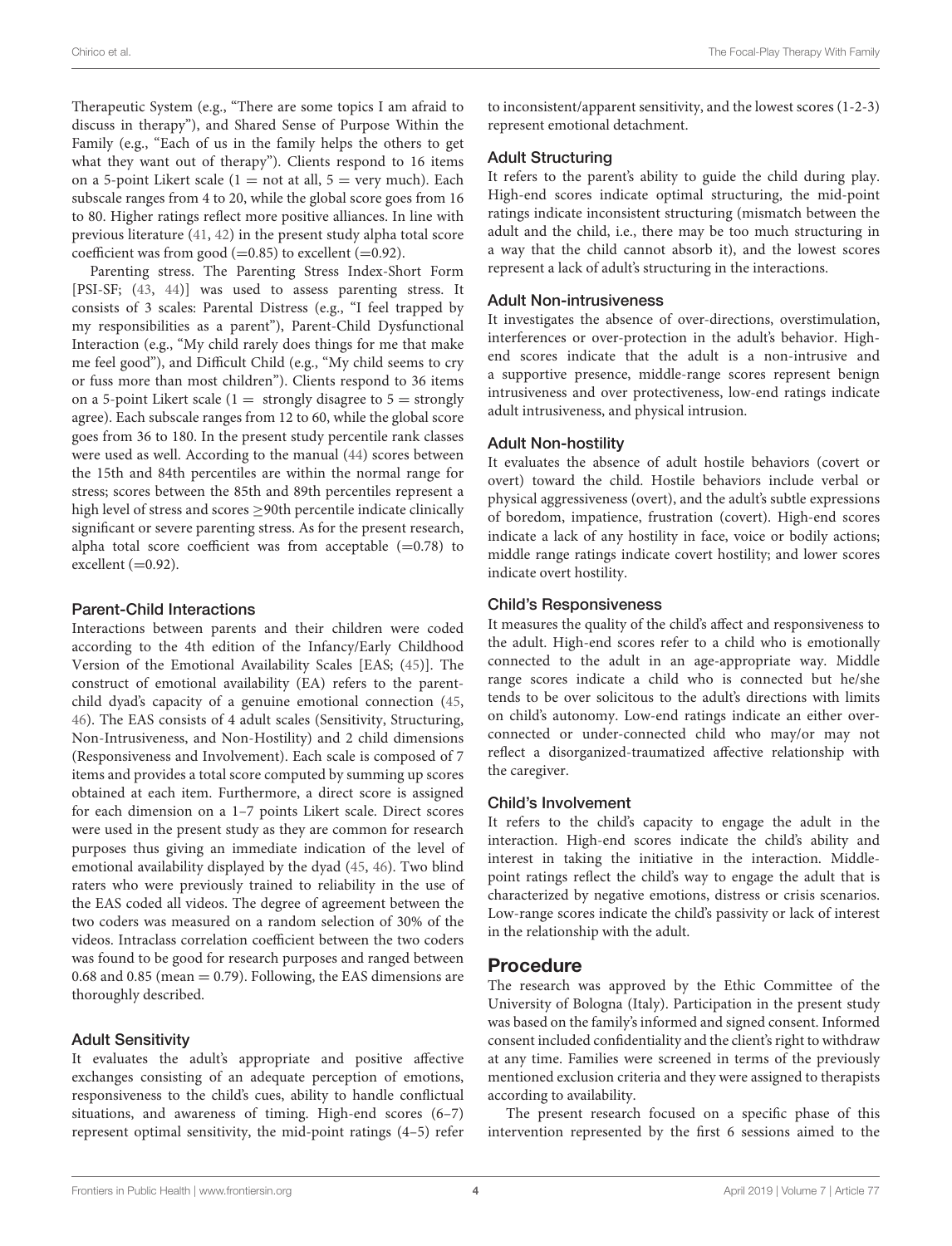assessment of child symptoms and to the promotion of the parent-therapist alliance. This therapeutic relationship consists of a mutual understanding of child difficulties and, also, of the parental collaboration and agreement on main goals and tasks of the intervention. In this sense the parent-therapist alliance is a prerequisite to treatment integrity. Below are the 7 FPT-CP sessions where data collection occurred:

- 1st session: with parents;
- 2nd session: with the child and his/her parents;
- 3rd session: with the child and his/her mother;
- 4th session: with parents;
- 5th session: with the child and his/her father;
- 6th session: with parents;
- 7th session: with the child and his/her parents.

During sessions with parents, the therapist focuses on child's difficulties, themes and family topics emerged in play sessions with the child. As explained above, the FPT-CP main purposes are: re-establishing the natural valence of food and corporal contents for children and allowing their direct contact with them [\(14,](#page-7-11) [16,](#page-7-22) [17,](#page-7-23) [32](#page-7-24)[–34\)](#page-7-25). During play sessions parents can show two opposite attitudes. In particular, positive parental behaviors are characterized by tolerance, patience, collaboration, support and proposals in line with child's creativity, along with a trust and enthusiasm in his play abilities. By contrast, as for child's eating and evacuation disorders, parental behaviors consist of impositions rather than proposals, irrelevant or distracting interventions, lack of interest and self-exclusion. These parental behaviors are thoroughly discussed during sessions with parents in order to allow a shift from parental intrusive and coercive behaviors toward the child into more adaptive ones.

As previously mentioned, the FPT-CP is a psychodynamic psychotherapy for children and it does not represent a family therapy or a therapy for parents. Indeed, in cases in which high marital conflicts had a negative impact on child-parent and co-parenting relationships, they were taken into account and thoroughly discussed by the therapist in the FPT-CP first phase. However, as it is a child-focused intervention, a couple therapy and/or more appropriate interventions for family needs were recommended.

An ad-hoc socio-demographic questionnaire was given to families before treatment. At the end of the 1st and 6th sessions (marking the FPT-CP first phase) parents completed self-reports about the therapeutic alliance and parenting stress. Parallel alliance measures were completed by therapists as well.

In order to assess changes in the quality of adult-child relationships, dyadic interactions were evaluated at the beginning of the 2nd (before treatment) and during the 7th (where only data collection occurred without treatment) sessions. Assessments took place during two consecutive 10-min sessions video recorded continuously by a female filmer at the Psychological Consultation Center for Children and Parents (Department of Psychology, University of Bologna). In a quiet room parents were asked to play individually with their child in ways they typically would and to disregard the filmer's presence as much as possible. A set of standard, age-appropriate toys was used and families were allowed to use any toys and puppets provided.

## Statistical Analysis

Data analysis was performed using IBM SPSS version 20.0 for Windows. A  $p < 0.05$  indicated statistical significance.

The first section of Results provide descriptive statistics for each WAI-SF and SOFTA-S scale for mothers, fathers and therapists at two time points (T1 and T2). Student's  $t$ -test was used to examine differences between males and females and, moreover, to compare each parent and therapist alliance scores. For what concerns the SOFTA-S—that measures the alliance perceived by the therapist with the family as a "unit" firstly a family score was calculated for each scale (the average ratings of mothers and fathers). Secondly, unpaired t-tests were conducted to analyze differences between the therapist and the family alliance scores. The following sections present group comparisons between mothers and fathers in terms of parent PSI-SF and parent and child EAS mean scores.

## RESULTS

Ages of mothers and fathers ranged from 34 to 53 years  $(M = 41.41, SD = 5.04)$  and 32 to 48 years  $(M = 42.41,$  $SD = 4.76$ , respectively. Children aged 2-5 ( $M = 3.87$ ,  $SD = 1.43$ ) were referred for evacuation (60%) or eating (40%) problems. Parents were Italian, married (88.2%) or cohabiting, and all of them were employed. With regards to educational level, most mothers had a university degree (82.3%), and a few completed only secondary (11.8%) or middle school (5.9%). Like the mothers, most of the fathers obtained an academic degree (64.7%), while smaller percentages finished secondary (11.8%) or middle school (23.5%).

## Alliance

**[Table 1](#page-5-0)** presents descriptive statistics for the WAI-SF and SOFTA-S total scores at the 1st (T1) and 6th (T2) sessions. Parent and therapist alliance scores were high and indicative of a positive alliance at each time of assessment [\(27,](#page-7-18) [38\)](#page-7-29). Moreover, paired t-tests did not reveal significant differences between T1 and T2 thus confirming the development and maintenance of a good parent-therapist alliance throughout the first FPT-CP 6 sessions.

While parents did not significantly differ in the WAI-SF scores, at T1 the therapist ratings of alliance with mothers were significantly higher than those ones with fathers [WAI-SF Total:  $M_{\text{therapist}-\text{mother}} = 59.12 \text{ vs. } M_{\text{therapist}-\text{father}} = 54.00; t_{(16)} = 2.57,$  $p = 0.02$ ]. Differences did not emerge at T2.

For what concerns the SOFTA-S, the therapist scores were significantly lower than the family ratings of alliance at both time points [SOFTA-S Total: T1  $M_{therapist} = 55.76$  vs.  $M_{family} = 68.09$ ,  $t_{(32)} = 4.47, p = 0.00; T2 M_{\text{therapist}} = 57.65 \text{ vs. } M_{\text{family}} = 67.71,$  $t_{(32)} = 3.54, p = 0.00$ .

## Parenting Stress

Descriptive statistics for the PSI-SF are reported in **[Table 2](#page-5-1)**. No differences emerged between T1 and T2, although fathers showed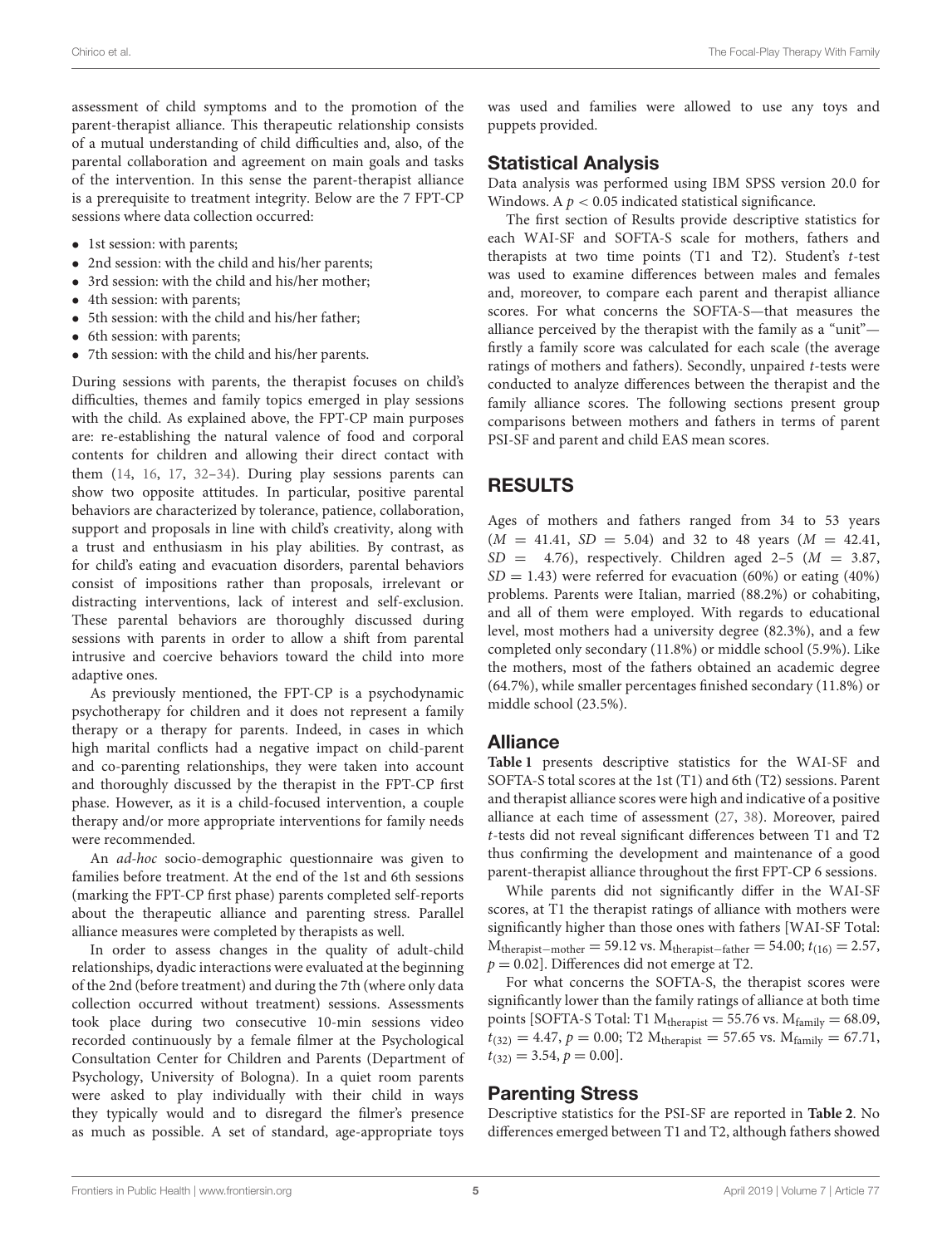<span id="page-5-0"></span>

| <b>TABLE 1</b>   Means, SDs of WAI-SF and SOFTA-S at T1 and T2, and tests for |  |  |  |
|-------------------------------------------------------------------------------|--|--|--|
| differences.                                                                  |  |  |  |

|                         | Т1               | T2               | $t_{(16)}$ | р    | d    |
|-------------------------|------------------|------------------|------------|------|------|
|                         | $M \pm SD$       | $M \pm SD$       |            |      |      |
| <b>MATERNAL SCALES</b>  |                  |                  |            |      |      |
| WAI-SF total            | $70.71 + 8.61$   | $70.53 + 8.24$   | 0.07       | 0.94 | 0.02 |
| SOFTA-S total           | 68.12 $\pm$ 7.79 | $67.29 \pm 7.77$ | 0.43       | 0.67 | 0.11 |
| <b>PATERNAL SCALES</b>  |                  |                  |            |      |      |
| WAI-SF total            | $70.47 + 11.09$  | $68.00 + 8.75$   | 0.90       | 0.38 | 0.25 |
| SOFTA-S total           | $68.06 + 7.04$   | $68.12 + 5.97$   | $-0.04$    | 0.97 | 0.01 |
| <b>THERAPIST SCALES</b> |                  |                  |            |      |      |
| WAI-SF t-m total        | $59.12 + 8.74$   | $60.06 + 11.03$  | $-0.38$    | 0.71 | 0.09 |
| WAI-SF t-f total        | $54.00 + 11.41$  | $55.88 + 11.71$  | $-0.75$    | 0.46 | 0.16 |
| SOFTA-S t-family total  | $55.76 + 9.24$   | $57.65 + 9.91$   | $-0.89$    | 0.39 | 0.20 |

*t-m, therapist's alliance with mother; t-f, therapist's alliance with father.*

<span id="page-5-1"></span>TABLE 2 | Means, SDs of PSI-SF at T1 and T2, and tests for differences.

|                                              | Τ1               | T2                              | $t_{(16)}$ | р    | d    |
|----------------------------------------------|------------------|---------------------------------|------------|------|------|
|                                              | $M \pm SD$       | $M \pm SD$                      |            |      |      |
| <b>MATERNAL SCALES</b>                       |                  |                                 |            |      |      |
| Parental distress                            | $28.88 + 9.02$   | $29.18 + 8.45$                  | $-0.24$    | 0.81 | 0.03 |
| Parent-child dysf<br>unctional interaction   | $23.12 + 5.80$   | $22.12 + 5.69$                  | 0.82       | 0.42 | 0.17 |
| Difficult child                              | $31.94 + 8.59$   | $30.94 + 8.09$                  | 0.72       | 0.48 | 0.12 |
| Total                                        |                  | $83.94 + 18.77$ $82.24 + 18.10$ | 0.54       | 0.60 | 0.09 |
| <b>PATERNAL SCALES</b>                       |                  |                                 |            |      |      |
| Parental distress                            | $27.41 + 6.57$   | $28.71 \pm 6.89$                | $-0.95$    | 0.36 | 0.19 |
| Parent-child<br>dysfunctional<br>interaction | $23.71 \pm 6.53$ | $25.06 \pm 6.15$                | $-0.99$    | 0.34 | 0.21 |
| Difficult child                              | $31.65 + 6.90$   | $33.29 \pm 6.18$                | $-0.85$    | 0.41 | 0.25 |
| Total                                        |                  | $82.76 + 14.18$ $87.06 + 13.16$ | $-1.35$    | 0.20 | 0.31 |

a trend with increased stress scores—from session one to session six—that did not reach statistical significance.

According to the PSI-SF manual [\(44\)](#page-8-5) mothers reported high levels of stress on the Difficult Child Scale (T1: 90th percentile, T2: 85th percentile), while fathers obtained clinically significant scores on the Difficult Child scale (T1: 85th percentile, T2: 90th percentile) and on the Total score as well (T1: 80th percentile still not clinically relevant, T2: 85th percentile).

#### Parent-Child Interactions

**[Table 3](#page-6-0)** reports mean scores on the parental and child dimensions of the EAS. No statistically significant differences emerged between T1 and T2.

According to the EAS manual [\(45\)](#page-8-6), mothers reported problems on the dimension of Structuring (T1:  $M = 4.94$ , T2:  $M = 4.65$ ), and children on the Involvement scale (T1:  $M = 4.85$ , T2:  $M = 5.12$ ). With regards to fathers in the present sample, they reported problematic scores on the two dimensions of Sensitivity (T1:  $M = 4.59$ , T2:  $M = 4.88$ ) and Structuring (T1:  $M = 3.77$ , T2:  $M = 4.38$ ), and children on the Responsiveness  $(T1: M = 4.65, T2: M = 4.79)$  and Involvement  $(T1: M = 3.79, T)$  $T2: M = 4.00$  scales.

#### **DISCUSSION**

Attention to the parental engagement in child treatment has recently increased given the emphasis on implementing successful treatments into community settings, identifying methods to provide services more efficiently, and improving quality of care for children and families [\(47](#page-8-8)[–49\)](#page-8-9). The study described herein focused on the FPT-CP as a child-focused psychotherapeutic technique designed for eating and evacuation disorders during preschool years. As discussed above, main purposes of this intervention are re-establishing the natural valence of food and corporal contents for children while supporting adults to re-evaluate their parental abilities. Our first goal was to explore the quality of the parent-therapist relationship during the first FPT-CP 6 sessions aimed to the promotion of the therapeutic alliance with parents and to the assessment of child's symptoms within family dynamics. We investigated also the potential effects of these initial sessions in reducing parental levels of stress and improving the quality of adult-child relationships.

Regarding our first hypothesis, results confirmed our expectations. High levels of parent-therapist alliance were promoted and maintained throughout the FPT-CP first phase. Parents were highly motivated and in need of help for their child's problems and, since the beginning of the intervention, they trusted in the therapist's ability to help them. At the same time the intra-family collaboration was consistently promoted by therapists who worked to build a positive family emotional climate that was necessary for the child and family disclosure throughout sessions. In this regard the use of the SOFTA-S allowed to evaluate some specific characteristics of a conjoint psychotherapeutic setting (with more than one family member) where the family productive collaboration and shared sense of purpose are strictly associated to therapeutic outcomes.

In the present study gender differences were taken into account. As expected, while we did not find differences between mother and father alliance scores, parental ratings of alliance were significantly higher than the therapist scores. These results were not surprising since the client and therapist views of alliance can diverge [\(50,](#page-8-10) [51\)](#page-8-11). Therapist's perceptions of alliance might be affected by the theoretical knowledge and, most importantly, clients in the present sample were highly motivated and the family access to the Service was voluntary.

Instead unexpected results were obtained when comparing the therapist's ratings of alliance with mothers and fathers. Interestingly we found that, at the end of the FPT-CP 1st session, the therapist-mother alliance scores were significantly higher than the therapist-father ratings of alliance. Since the therapist sample consisted of women only, possible explanations of these results may come from the social psychology studies according to which people of the same sex tend to view the world through the same gender lens, which in turn might lead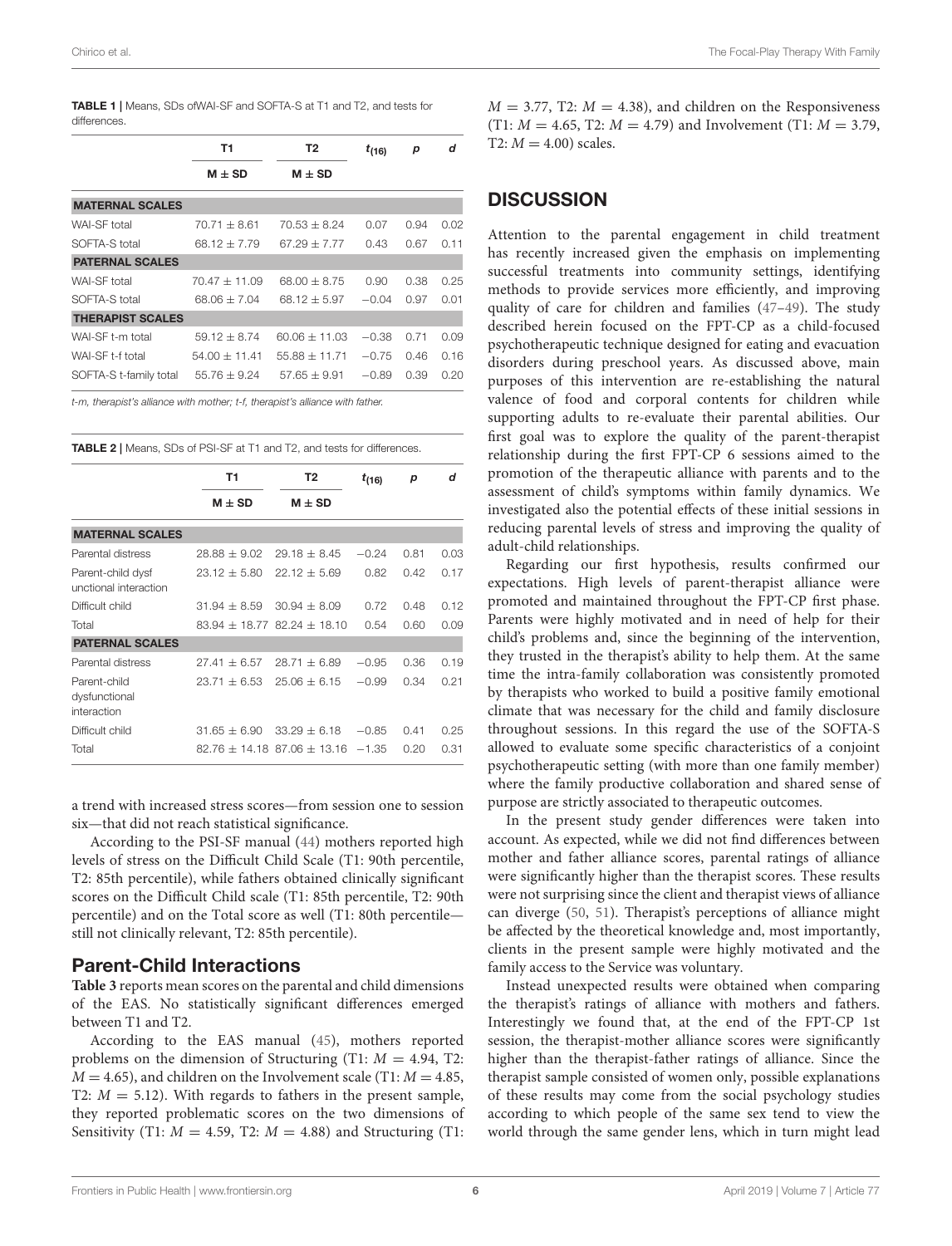<span id="page-6-0"></span>

|  |  |  | <b>TABLE 3</b>   Means, SDs of EAS at T1 and T2, and tests for differences. |
|--|--|--|-----------------------------------------------------------------------------|
|--|--|--|-----------------------------------------------------------------------------|

|                            | Τ1              | T <sub>2</sub> | $t_{(16)}$ | р    | d    |  |  |  |
|----------------------------|-----------------|----------------|------------|------|------|--|--|--|
|                            | $M \pm SD$      | $M \pm SD$     |            |      |      |  |  |  |
| <b>MOTHER-CHILD SCALES</b> |                 |                |            |      |      |  |  |  |
| Sensitivity                | $5.97 + 1.12$   | $5.91 + 1.19$  | 0.33       | 0.74 | 0.05 |  |  |  |
| Structuring                | $4.94 + 1.33$   | $4.65 + 1.28$  | 1.13       | 0.28 | 0.22 |  |  |  |
| Non-Intrusiveness          | $6.32 + 0.87$   | $6.03 + 1.18$  | 1.21       | 0.24 | 0.28 |  |  |  |
| Non-Hostility              | $6.62 \pm 0.49$ | $6.59 + 0.59$  | 0.44       | 0.67 | 0.06 |  |  |  |
| Responsiveness             | $5.47 + 1.39$   | $5.59 + 1.54$  | $-0.32$    | 0.75 | 0.08 |  |  |  |
| Involvement                | $4.85 + 1.30$   | $5.12 + 1.67$  | $-0.77$    | 0.45 | 0.18 |  |  |  |
| <b>FATHER-CHILD SCALES</b> |                 |                |            |      |      |  |  |  |
| Sensitivity                | $4.59 + 1.53$   | $4.88 + 1.59$  | $-0.77$    | 0.45 | 0.19 |  |  |  |
| Structuring                | $3.77 + 1.39$   | $4.38 + 1.71$  | $-1.84$    | 0.09 | 0.39 |  |  |  |
| Non-Intrusiveness          | $5.94 + 0.68$   | $5.94 + 0.68$  | 0.00       | 1.00 | 0.00 |  |  |  |
| Non-Hostility              | $6.56 \pm 0.66$ | $6.38 + 0.86$  | 1.14       | 0.27 | 0.23 |  |  |  |
| Responsiveness             | $4.65 + 1.61$   | $4.79 + 1.80$  | $-0.43$    | 0.67 | 0.08 |  |  |  |
| Involvement                | $3.79 + 1.68$   | $4.00 + 1.94$  | $-0.82$    | 0.42 | 0.12 |  |  |  |

to similar life-perspectives [\(52\)](#page-8-12). What is relevant herein is that, at the end of the FPT-CP 6th session, there were no differences between therapist-mother and therapist-father alliance scores. In other words, it seems that the building of the therapeutic relationship with fathers—as much positive as with mothers was not immediate but it occurred throughout the first 6 sessions (by the therapist side).

Nowadays very little information is available about the effects of involving fathers in child treatment. Despite many aspects have been changed in the distribution of parental responsibilities, mothers are often exclusive participants in the early child intervention service delivery [\(53\)](#page-8-13). Indeed to a certain extent there is still the belief that fathers have a limited role in childcare, or that they are difficult to recruit in child treatment [\(54,](#page-8-14) [55\)](#page-8-15). Hence findings from the present research shed light on the importance of new research on those therapist factors that might contribute to the psychotherapy process and outcome. Among them are the therapist gender, expectations, stereotypes, and internal attitudes that are shaped and re-shaped over the course of treatment [\(56\)](#page-8-16).

As previously discussed, without early diagnosis and effective child and family treatments, eating and evacuation disorders can cause serious child medical problems and high levels of parental maladjustment to cope with child difficulties. In line with our second hypothesis, we found high levels of parental distress on the Difficult Child scale that measures how much parents perceive the child as difficult or easy to manage [\(43\)](#page-8-4). Unexpectedly, although scores did not significantly decrease from the 1st to the 6th sessions, at a qualitative level mothers and fathers reported different patterns of stress development. While maternal perceptions of the child as "difficult" started to change toward a deeper understanding of parent-child difficulties, father stress scores slightly increased on the Difficult Child and Total scales. Most probably, at the end of the FPT-CP first phase fathers were more involved in family life and they achieved a greater awareness about the existing problems thus leading to somewhat higher levels of distress.

Regarding our third goal, we found that mothers and fathers reported problems on the Structuring scale that refers to the adult capacity to appropriately facilitate, scaffold, or organize the child play. Specifically they showed over-structuring or attempts to structure that were not well-received by the child and that, at the end, were unsuccessful. These results are consistent with the etiology of eating and evacuation disorders during the preschool years where child's emerging needs of autonomy can conflict with family. It is interesting to note that fathers only reported low levels of emotional availability showing a warm and kind parental attitude though not sensitive to child cues and communications. It might be that, compared to mothers, fathers were less used to interact with their children and to interpret their signals and behaviors.

Overall findings from the present research show that the first FPT-CP 6 sessions were effective in promoting a positive parent-therapist alliance as a pre-condition for a successful child and family treatment. However, changes in parental levels of distress and parent-child relationships did not reach statistical significance and we can speculate that more sessions were needed to obtain a remission of child symptoms.

Some limitations of the study must be considered when interpreting our results. Firstly, due to the small sample size, findings should be replicated on larger samples and results should be interpreted with caution. Secondly, the use of the alliance questionnaires did not allow to capture specific client and therapist behaviors that shape the alliance during treatment. It would be interesting to explore through further longitudinal studies how the pattern of alliance, stress and adult-child interactions observed herein would evolve in a longitudinal way. Moreover, future research would benefit from investigating the parent-therapist alliance in the context of different models of child-focused treatment.

Despite these limitations, findings from the present research would highlight relevant clinical implications. It is well-known that, without early treatments, eating and evacuation disorders tend to persist into adulthood with serious effects on physical and mental health [\(12,](#page-7-9) [13\)](#page-7-10). The FPT-CP has been designed for eating and evacuation disorders in preschool children usually connected to parent-child relationship problems. During sessions parents are trained to be more sensitive toward child's needs and they start to re-evaluate their parental abilities in supporting child's emerging needs of autonomy in his relationship with food and corporal contents. This clinical methodology is characterized by the use of play as a narrative and central dimension of child/family problems [\(24\)](#page-7-30). Furthermore, it is based on a high parental engagement in therapy sessions as precondition for successful clinical outcomes. Therapists with expertise in the use of the FPT-CP are trained to achieve high levels of parental session-engagement through the building of a strong parenttherapist alliance. Parents at risk for poorer alliance are identified and the early intervention is adapted to improve early alliance and to reduce dropouts.

To conclude, for the above mentioned reasons, the FPT-CP is a specific child-focused intervention that might represent a preventive model to apply to clinical contexts both public and private ones. Future research efforts should develop treatments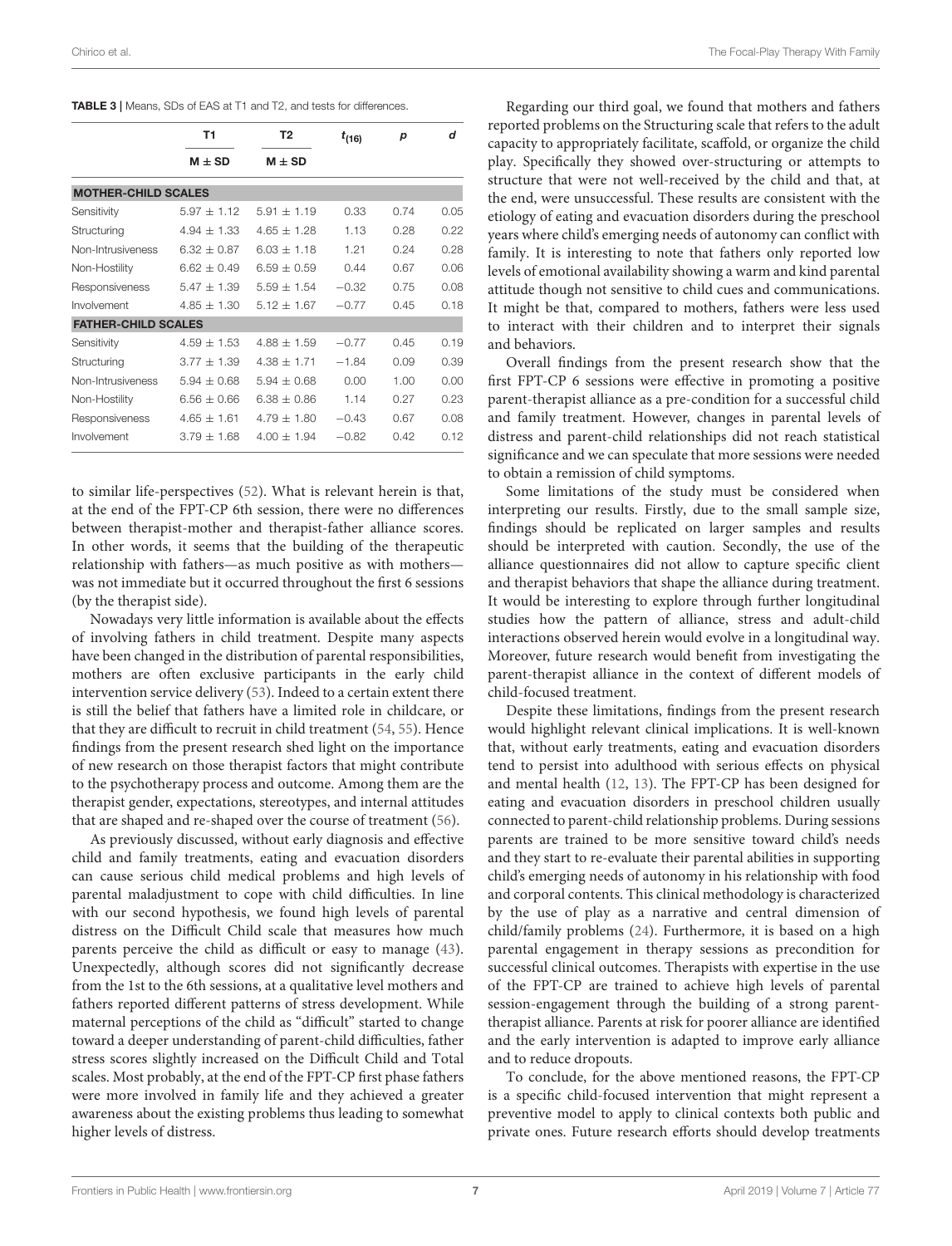for preschoolers based on parent-professional alliance and aimed to provide psychological support to families and to enhance the parental abilities to cope with child diseases in preschool years.

## AUTHOR CONTRIBUTIONS

IC and ET contributed to the conception and design of the study. IC acquired, analyzed, and interpreted data. IC and FA drafted and reviewed the initial and final manuscript as submitted. PS and IM collected data and they gave technical support and advice.

#### **REFERENCES**

- <span id="page-7-0"></span>1. Hudson LD, Court AJ. What paediatricians should know about eating disorders in children and young people. J Paediatr Child Health. (2012) 48:869–75. doi: [10.1111/j.1440-1754.2012.02433.x](https://doi.org/10.1111/j.1440-1754.2012.02433.x)
- <span id="page-7-1"></span>2. Keren M. Eating and feeding disorders in the first five years of life: revising the DC:0-3R diagnostic classification of mental health and developmental disorders of infancy and early childhood and rationale for the new DC:0-5 proposed criteria. Infant Ment Health J. (2016) 37:498–508. doi: [10.1002/imhj.21588](https://doi.org/10.1002/imhj.21588)
- <span id="page-7-2"></span>3. McDermott BM, Mamun AA, Najman JM, Williams GM, O'Callaghan MJ, Bor W. Preschool children perceived by mothers as irregular eaters: physical and psychosocial predictors from a birth cohort study. J Dev Behav Pediatr. (2008) 29:197–205. doi: [10.1097/DBP.0b013e318163c388](https://doi.org/10.1097/DBP.0b013e318163c388)
- <span id="page-7-3"></span>4. Bryant-Waugh RJ, Markaham L, Kreipe RE, Walsh BT. Feeding and eating disorders in childhood. Int J Eat Disord. (2010) 43:98–111. doi: [10.1002/eat.20795](https://doi.org/10.1002/eat.20795)
- <span id="page-7-4"></span>5. Manikam R, Perman IA. Pediatric feeding disorders. J Clin Gastroenterol. (2000) 30:34–46. doi: [10.1097/00004836-200001000-00007](https://doi.org/10.1097/00004836-200001000-00007)
- <span id="page-7-5"></span>6. Blum NJ, Taubman B, Nemeth N. Relationship between age at initiation of toilet training and duration of training: a prospective study. Pediatrics. (2003) 111:810–14. doi: [10.1542/peds.111.4.810](https://doi.org/10.1542/peds.111.4.810)
- 7. Philichi L. When the going gets tough: pediatric constipation and encopresis. Gastroenterol Nurs. (2008) 31:121–130. doi: [10.1097/01.SGA.0000316531.31366.27](https://doi.org/10.1097/01.SGA.0000316531.31366.27)
- 8. Schonwald A, Sherritt L, Stadtler A, Bridgemohan C. Factors associated with difficult toilet training. Pediatrics. (2004) 113:1753–57. doi: [10.1542/peds.113.6.1753](https://doi.org/10.1542/peds.113.6.1753)
- <span id="page-7-6"></span>9. Chase JW, Homsy Y, Siggaard C, Sit F, Bower WF. Functional constipation in children. J Urol. (2004) 171:2641–43. doi: [10.1097/01.ju.0000109743.12526.42](https://doi.org/10.1097/01.ju.0000109743.12526.42)
- <span id="page-7-7"></span>10. van den Berg MM, Benninga MA, Di Lorenzo C. Epidemiology of childhood constipation: a systematic review. Am J Gastroenterol. (2006) 101:2401–09. doi: [10.1111/j.1572-0241.2006.00771.x](https://doi.org/10.1111/j.1572-0241.2006.00771.x)
- <span id="page-7-8"></span>11. Burgers R, Benninga MA. Functional non retentive fecal incontinence in children: a frustrating and long-lasting clinical entity. J Pediatr Gastroenterol Nutr. (2009) 48:98–100. doi: [10.1097/MPG.0b013e3181a15ec6](https://doi.org/10.1097/MPG.0b013e3181a15ec6)
- <span id="page-7-9"></span>12. Bongers ME, van Wijk MP, Reitsma JB, Benninga MA. Long-term prognosis for childhood constipation: clinical outcomes in adulthood. Pediatrics. (2010) 126:156–62. doi: [10.1542/peds.2009-1009](https://doi.org/10.1542/peds.2009-1009)
- <span id="page-7-10"></span>13. McDermott BM, Mamun AA, Najman JM, Williams GM, O'Callaghan MJ, Bor W. Longitudinal correlates of the persistence of irregular eating from age 5 to 14 years. Acta Paediatr. (2010) 99:68–71. doi: [10.1111/j.1651-2227.2009.01517.x](https://doi.org/10.1111/j.1651-2227.2009.01517.x)
- <span id="page-7-11"></span>14. Trombini E, Trombini G. Focal play-therapy and eating behavior selfregulation in preschool children. Gestal Theory. (2007) 29:294–301.
- 15. Trombini E. L'opposizione Infantile. Ostinazione e Protesta Psicosomatica. Padova: Upsel Domeneghini (2002).
- <span id="page-7-22"></span>16. Trombini E. Psicoterapia Dei Disturbi Alimentari ed Evacuativi in Età Prescolare. Macerata: Edizioni Simple (2008).
- <span id="page-7-23"></span>17. Trombini E. Il Cibo Rifiutato: i Disturbi Alimentari Precoci e la Giocoterapia Focale con Bambini E Genitori. Bologna: Pendragon (2010).
- <span id="page-7-12"></span>18. Trombini G. Sull'esistenza e comparsa della motivazione a fare-da-solo nel campo alimentare ed evacuativo. Riv Psicol. (1969) 2:111–31.

All authors contributed to the manuscript revision, read, and approved the submitted version.

#### ACKNOWLEDGMENTS

Thanks must be given to the clinical research staff at the Psychological Consultation Center for Children and Parents (Department of Psychology, University of Bologna, Italy) for the help and valuable support in the study. We would particularly like to thank all participants whose efforts made this study possible.

- <span id="page-7-13"></span>19. Cohn L. Parents' voices: what they say is important in the treatment and recovery process. Eat Disord. (2005) 13:419–28. doi: [10.1080/10640260591005317](https://doi.org/10.1080/10640260591005317)
- 20. Cottee-Lane D, Pistrang N, Bryant-Waugh R. Childhood onset anorexia nervosa: the experience of parents. Eur Eat Disord Rev. (2004) 12:169–77. doi: [10.1002/erv.560](https://doi.org/10.1002/erv.560)
- 21. Zabala MJ, MacDonald P, Treasure J. Appraisal of caregiving burden, expressed emotion and psychological distress in families of people with eating disorders: a systematic review. Eur Eat Disord Rev. (2009) 17:338–49. doi: [10.1002/erv.925](https://doi.org/10.1002/erv.925)
- <span id="page-7-14"></span>22. Svensson E, Nilsson K, Levi R, Suarez NC. Parents' experiences of having and caring for a child with an eating disorder. Eat Disord. (2013) 21:395–407. doi: [10.1080/10640266.2013.827537](https://doi.org/10.1080/10640266.2013.827537)
- <span id="page-7-15"></span>23. Vallino D. La consultazione partecipata. Riv Psicoanal. (2002) 2:325–43.
- <span id="page-7-30"></span>24. Vallino D. Fare Psicoanalisi Con Genitori e Bambini. Roma: Borla (2009).
- <span id="page-7-16"></span>25. Trombini E. Genitori e figli in Consultazione. Urbino: QuattroVenti (2004).
- <span id="page-7-17"></span>26. Ardito RB, Rabellino D. Therapeutic alliance and outcome of psychotherapy: historical excursus, measurements, and prospects for research. Front Psychol. (2011) 2:1–11. doi: [10.3389/fpsyg.2011.00270](https://doi.org/10.3389/fpsyg.2011.00270)
- <span id="page-7-18"></span>27. Lingiardi V. L'alleanza Terapeutica: Teoria, Ricerca e Clinica. Milano: Raffaello Cortina (2002).
- <span id="page-7-19"></span>28. Kazdin AE, Whitley MK. Pretreatment social relations, therapeutic alliance, and improvements in parenting practices in parent management training. J Consult Clin Psychol[. \(2006\) 74:346–55. doi: 10.1037/0022-006X.](https://doi.org/10.1037/0022-006X.74.2.346) 74.2.346
- 29. Kazdin AE, Whitley MK, Marciano PL. Child-therapist and parent-therapist alliance and therapeutic change in the treatment of children referred for oppositional, aggressive, and antisocial behavior. J Child Psychol Psychiatr. (2006) 47:436–45. doi: [10.1111/j.1469-7610.2005.01475.x](https://doi.org/10.1111/j.1469-7610.2005.01475.x)
- <span id="page-7-20"></span>30. McLeod, BD. The relation of the alliance with outcomes in youth psychotherapy: a meta-analysis. Clin Psychol Rev. (2011) 31:603–16. doi: [10.1016/j.cpr.2011.02.001](https://doi.org/10.1016/j.cpr.2011.02.001)
- <span id="page-7-21"></span>31. de Greef M, Pijnenburg HM, van Hattum MJC, McLeod BD, Scholte RHJ. Parent-professional alliance and outcomes of child, parent, and family treatment: a systematic review. J Child Fam Stud. (2017) 26:961–76. doi: [10.1007/s10826-016-0620-5](https://doi.org/10.1007/s10826-016-0620-5)
- <span id="page-7-24"></span>32. Trombini E, Trombini G. Focal play-therapy in the extendend child-parents context. A clinical case. Gestal Theory. (2006) 28:375–88.
- 33. Trombini E. Disturbi alimentari ed evacuativi in età prescolare. In: Vallino D, Macciò M, editors. Famiglie-Quaderni di Psicoterapia Infantile. Roma: Borla (2011).
- <span id="page-7-25"></span>34. Trombini E. La Giocoterapia Focale in età prescolare. In: De Campora G, Zavattini GC, editors. Mindfulness e Disturbi Alimentari. Bologna: Il Mulino (2016).
- <span id="page-7-26"></span>35. Tracey TJ, Kokotovic AM. Factor structure of the working alliance inventory. J Consult Clin Psychol. (1989) 37:369–75. doi: [10.1037/1040-3590.1.3.207](https://doi.org/10.1037/1040-3590.1.3.207)
- <span id="page-7-27"></span>36. Lingiardi V, Filippucci L. Trauma e memoria tra psicoanalisi e neuroscienze. Maltrattamento e Abuso all'Infanzia. (2002) 4:35–60.
- <span id="page-7-28"></span>37. Friedlander ML, Escudero V, Heatherington L. Therapeutic Alliances with Couples and Families: An Empirically-Informed Guide to Practice. Washington, DC: American Psychological Association (2006).
- <span id="page-7-29"></span>38. Mazzoni S. Alleanze Terapeutiche Nella Terapia di Coppia e della Famiglia. Roma: Firera & Liuzzo Group (2010).